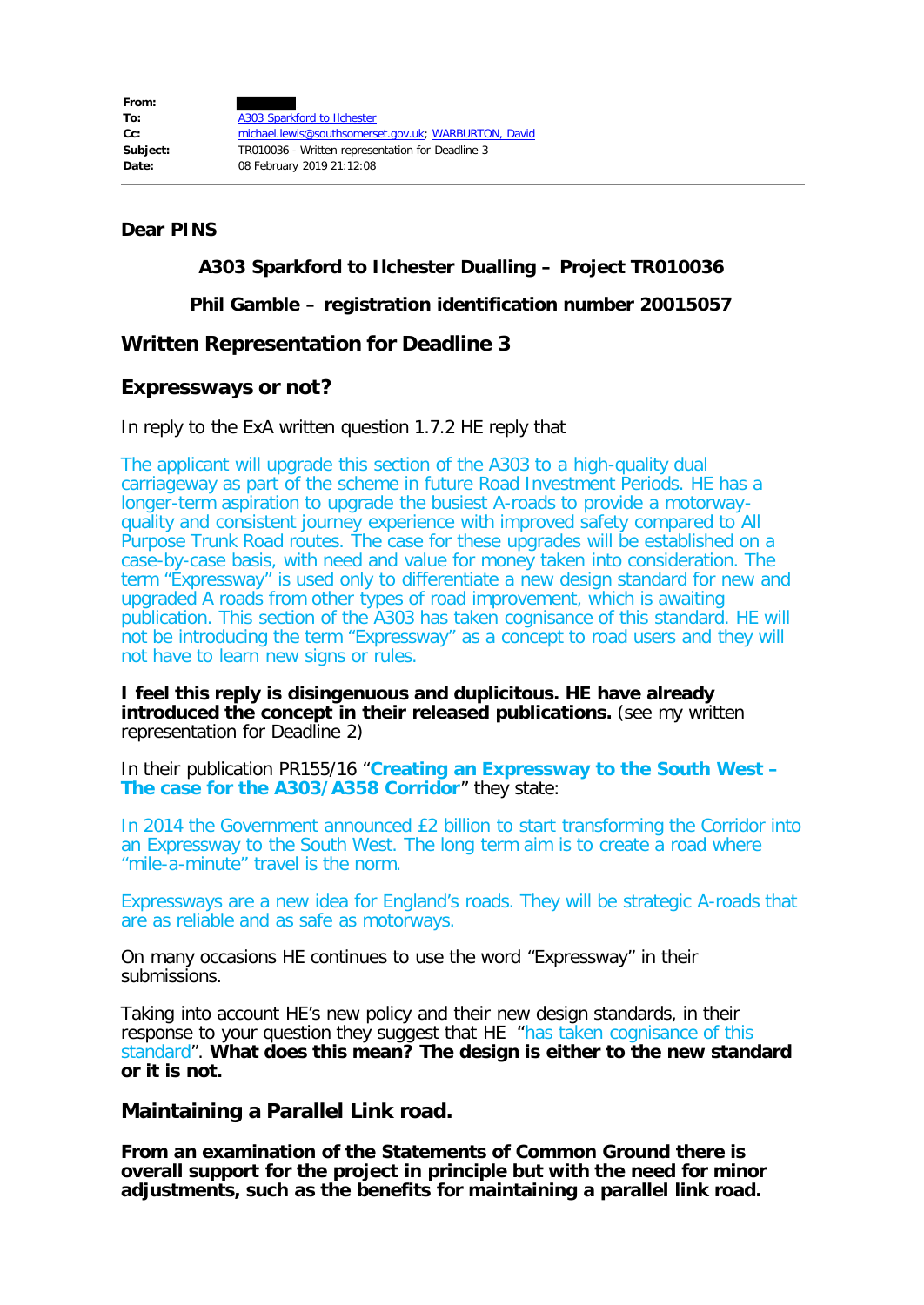Nowhere in the submission for deadline 2 can I find any additional material arguments from HE with regard to the lack of providing a parallel link road.

Powerful arguments in support of such a link road are made by the local Parish Councils and also by individuals, Mr BG Norman and Mr AK Tingey, who support their submissions with significant detailed evidence.

**In their original scoping assessments HE clearly listed the benefits and issues of each of their route options. Over recent months Mott MacDonald have continued to develop the preferred option addressing many of the issues but it is my submission that most of the remaining weaknesses of the preferred route, identified by HE themselves, can be dealt with directly and economically by maintaining a Parallel Link road.**

Quotes from HE previously published reports indicated that they recognised the benefits of a parallel link road even at an early stage in the development of this project.

**From the A303 Sparkford to Ilchester Dualling – Stage 2, Scheme Assessment Report**

**2.3 Scheme Brief (**Document Ref: TR010036 /APP-034/5.12 Annex K – page 175 of 680)

## **Transport and operational objectives**

2.3.6 Throughout the design and delivery stages, the scheme should ensure that customers and communities are fully considered. Specially, this should include:

Understanding the needs of all segments of customers (including vulnerable users), stakeholders and partners.

Responding to those needs such that the end product delivers an improved customer experience.

· Assessing the impact of works on road users and communities, minimising disruption and delivering appropriate mitigation measures. This assessment should also look at issues through customers' eyes.

**5.11 Buildability (**Document Ref: TR010036 /APP-034/5.12 Annex K – page 211 of 680)

5.11.2 (using the services of a Delivery Partner) Principal findings from this work are summarised in the following sections

# **Option 1**

As a result of this option being essentially online, there is a risk that full closures of the A303 may be necessary for items such as traffic management changes and lifting bridge beams over existing carriageways. If this is necessary the diversion routes, which will need to follow roads of similar or better class to the A303, may cover considerable distances. Full road closures will therefore need to be minimised or, if possible avoided.

Traffic management will be more complex than for option 2, and is likely to involve a number of phases resulting from construction of the new dual carriageway along both sides of the existing road. This is likely to complicate construction elements such as earthworks and statutory undertakers' diversionary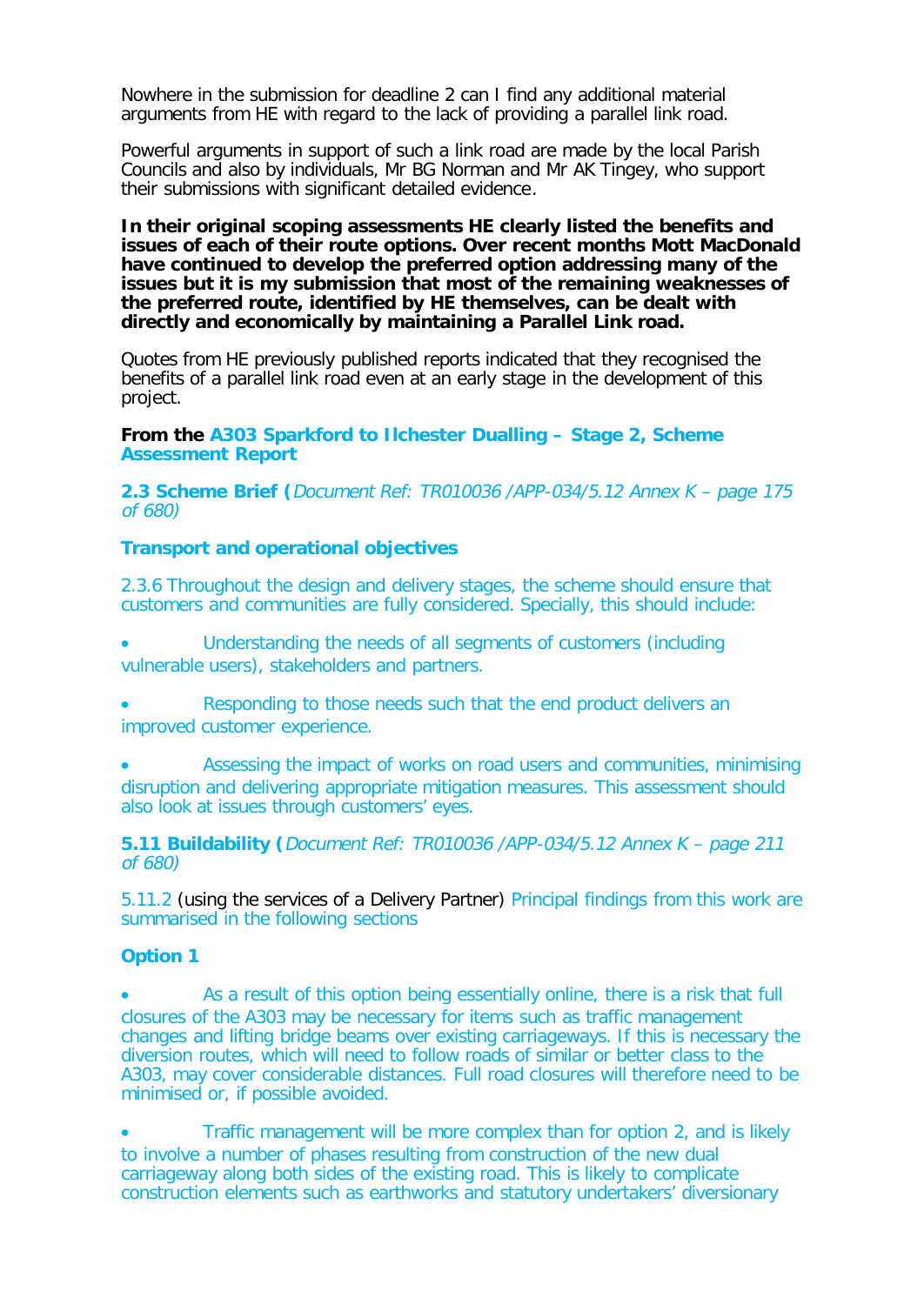works.

The construction programme is highly dependent upon the early establishment of a haulage route to enable material to be moved from the main area of excavation in West Camel Hill to the main area of fill at Hazlegrove Junction. An online haulage route (i.e. adjacent to the existing A303 carriageway) is considered possible although will require sequential construction which would prolong the overall construction duration.

Flexibility of construction sequencing is particularly constrained at the 2 pinch-points highlighted earlier in this chapter. The impact of these pinch-points on the construction programme would be minimised by the adoption of the offline haulage route.

Work space will be at a premium along much of the site, due to the adjacent property and live traffic.

The proposed horizontal and vertical alignment of the proposed road will be influenced not only by geometric design standards but also by the requirement to ensure the scheme is buildable in close proximity to the existing road. At locations where the proposed road is being constructed close to live traffic this may place constraints on the vertical alignment of the proposed road which will need to be similar to the existing road levels

**7 Operational Assessment. (**Document Ref: TR010036 /APP-034/5.12 Annex K – page 221 of 680)

7.1.4 The only distinguishing aspect between the 2 options identified at this stage is that the existing A303 could be used as a diversion route when maintenance activities necessitate a carriageway or full road closure of any part of option 2. This would not be possible with option 1 and any diversion would be considerably longer in order to keep traffic on major county roads thus avoiding minor roads.

In the **A303 Sparkford to Ilchester Dualling Scheme, Technical Appraisal Report** the route options were being narrowed down to a preferred route. In the summary HE identify both the benefits and the issues of the route options considered.

**5.2 Option A2** (this becomes option 1 which is developed into the preferred route)

5.2.7 Summary of issues. (page 55 of 129)

This route may require two grade separated junctions

Based on correspondence from utility companies, this option would affect the largest amount of existing services compared with other route options and is also likely to require the relocation of the telecommunication masts adjacent to Traits Lane.

It would also require the greatest amount of side road modifications compared with the other options including the removal of the connection to the A303 at Gason Lane and Traits Lane.

· **It would impact on the existing businesses at Camel Hill services and Crusty Cottage bakery**